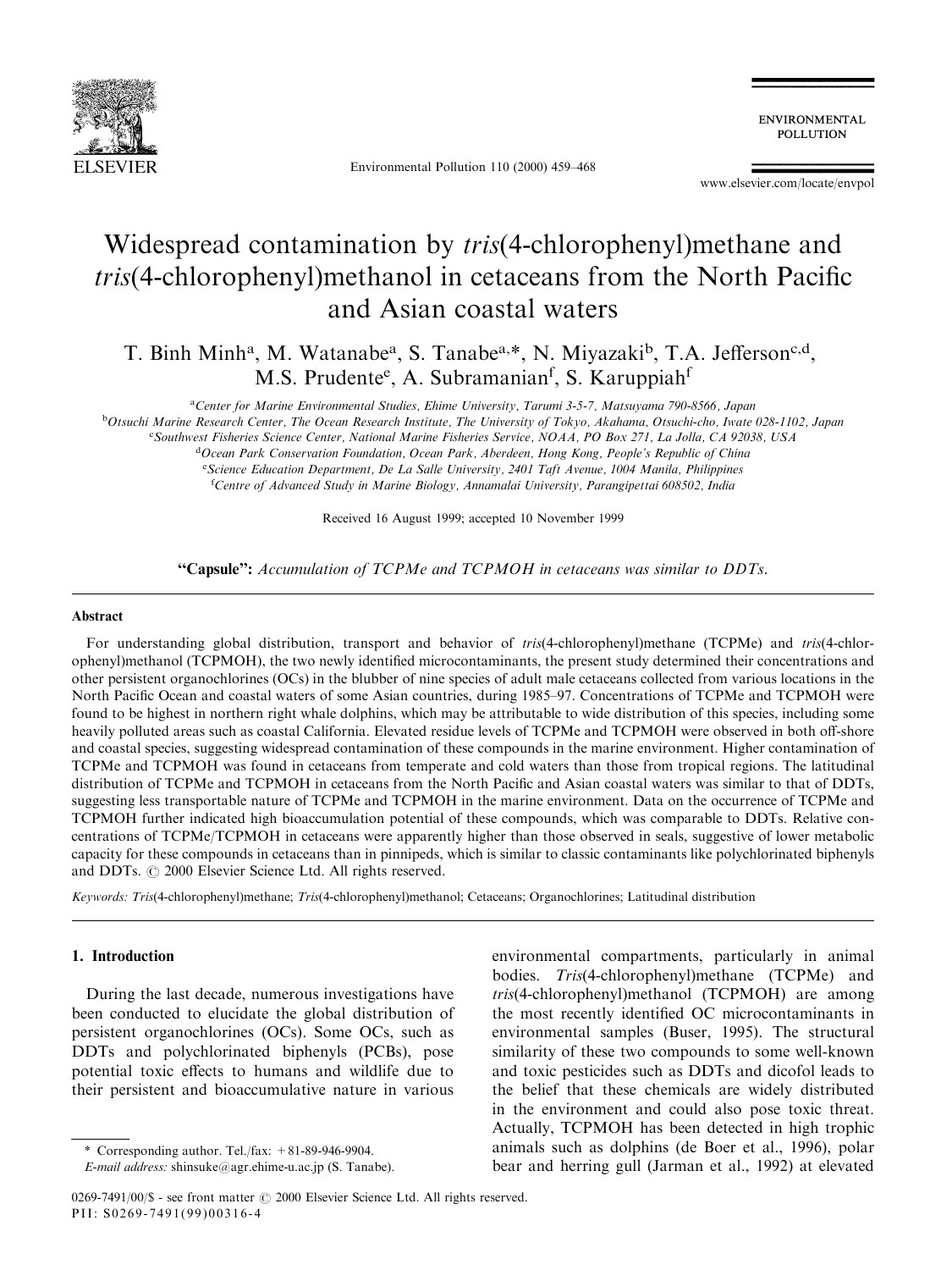levels. Regarding toxicity of these compounds, recent in vivo and in vitro studies have shown that TCPMOH may induce hepatic enzymes and pose anti-androgenic effect (Körner et al., 1997; Poon et al., 1997). Furthermore, toxic responses of TCPMOH may also involve endocrine disrupting effect (Aguilar et al., 1997). However, data on the environmental occurrence of TCPMe and TCPMOH are so far limited and, therefore, anthropogenic sources as well as ultimate fate and transport in aquatic ecosystem are still unclear.

In the present study, concentrations of TCPMe and TCPMOH were determined in the blubber of nine species of adult male odontoceti cetaceans collected from various locations in the North Pacific Ocean and Asian coastal waters. For comparison, concentrations of classic OCs such as DDT and its metabolites (DDTs), PCBs, hexachlorocyclohexane isomers (HCHs), hexachlorobenzene (HCB) and chlordane compounds (CHLs) were also determined. In order to understand the behavior and transport of TCPMe and TCPMOH on a global scale, we also examined their latitudinal distributions and compared with those for other persistent OCs such as DDTs, PCBs, and HCHs, which were characterized to have low, moderate and high potential to migrate around the globe, respectively (Iwata et al., 1993; Wania and Mackay, 1996). Furthermore, existing data on global contamination by TCPMe and TCPMOH were compiled and interpreted to understand the bioaccumulation feature in marine mammals.

# 2. Materials and methods

Blubber samples were taken from seven species of adult male cetaceans collected from different locations in the North Pacific Ocean and along coastal waters of Japan, Philippines and India during 1985–97. Data for Indo-Pacific hump-backed dolphin (Sousa chinensis) and finless porpoise (Neophocaena phocaenoides) from Hong Kong coastal waters are also cited based on the results of our previous study (Minh et al., 1999). Geographical locations of cetaceans collected are shown in Fig. 1. Blubber samples were obtained from fresh strandings along the coastlines, accidental catches by fishermen and specimens collected by Whaling for Commercial and Scientific Purposes that were accepted by an International Convention for the Regulation of Whaling. In the framework of this research, species with large population size were collected and endangered species were ruled out. Blubber samples were taken from adult male individuals and immediately after dissection, samples were frozen in clean plastic bags, transported to the laboratory and stored at  $-20^{\circ}$ C until analysis.

Chemical analyses of TCPMe and TCPMOH and other OCs were followed by the method previously

described (Watanabe et al., 1999). Briefly, about 5 g of blubber samples were homogenized with anhydrous  $Na<sub>2</sub>SO<sub>4</sub>$  and extracted using a Soxhlet apparatus with a mixture of hexane and diethyl ether. Fat content was determined from an aliquot of the extract. The extract was then added into a dry Florisil column to remove fat. OCs were eluted with 150 ml of 20% water in acetonitrile to a separatory funnel containing hexane and water. After partitioning, the hexane layer was concentrated and then passed through 8 g of activated Florisil column for fractionation. The first fraction eluted with hexane contained PCBs,  $p, p'$ -DDE, transnonachlor and HCB, while the second fraction eluted with 20% dichloromethane in hexane contained other OC pesticides and TCPMe. The third fraction eluted with 50% dichloromethane in hexane contained TCPMOH. Each fraction was concentrated and injected into a gas chromatograph with electron capture detector (GC-ECD) and a gas chromatograph with a mass selective detector (GC–MSD) for quantification.

OCs (except TCPMe and TCPMOH) were quantified by a GC–ECD (Hewlett Packard 5890 Series II) equipped with a moving needle-type injection port. The GC column employed was DB-1 (J  $&$  W Scientific Inc., USA) fused silica capillary  $(0.25 \text{ mm} \times 30 \text{ m})$  coated with  $100\%$  dimethylpolysiloxane at 0.25  $\mu$ m film thickness. The column oven temperature was programmed from 60 to  $160^{\circ}$ C, held for 10 min, then increased to  $260^{\circ}$ C at a rate of  $20^{\circ}$ C/min and held for 20 min. Injector and detector temperatures were set at 260 and  $280^{\circ}$ C, respectively. Helium and nitrogen were used as carrier and make-up gases, respectively. OC concentrations were calculated from the peak area of the sample to the corresponding external standard. The PCB standard used for quantification was an equivalent mixture of Kanechlor preparations (KC-300, KC-400, KC-500, KC-600) with known PCB composition and content. Concentrations of individually resolved peaks of PCB isomers and congeners were summed to obtain total PCB concentrations. For the quantification of TCPMe and TCPMOH, a GC-MSD (Hewlett-Packard 5890) series II GC coupled with 5972 mass selective detector) was employed. Data acquisition was performed by a Hewlett-Packard 5972C data system, in which the cluster ions were monitored at  $m/z$  311, 313, 346, 348 for TCPMe and 139, 251, 253, 362, 364 for TCPMOH. TCPMe standard was synthesized by Tri Chemical Laboratory Inc., Yamanashi, Japan, while TCPMOH standard was obtained from Lancaster Synthesis, Morecambe, UK. The purity of both standards was  $> 95\%$ . Recoveries of this analytical method were  $95 \pm 1.1\%$ for TCPMe,  $100 \pm 2.1\%$  for TCPMOH,  $99 \pm 2.0\%$  for PCBs,  $95 \pm 7.5\%$  for DDTs,  $96 \pm 7.7\%$  for HCHs,  $100 \pm 4.7\%$  for CHLs,  $94 \pm 5.9\%$  for HCB. Concentrations were not corrected for recovery rates. DDTs represent the sum of  $p, p'$ -DDE,  $p, p'$ -DDD and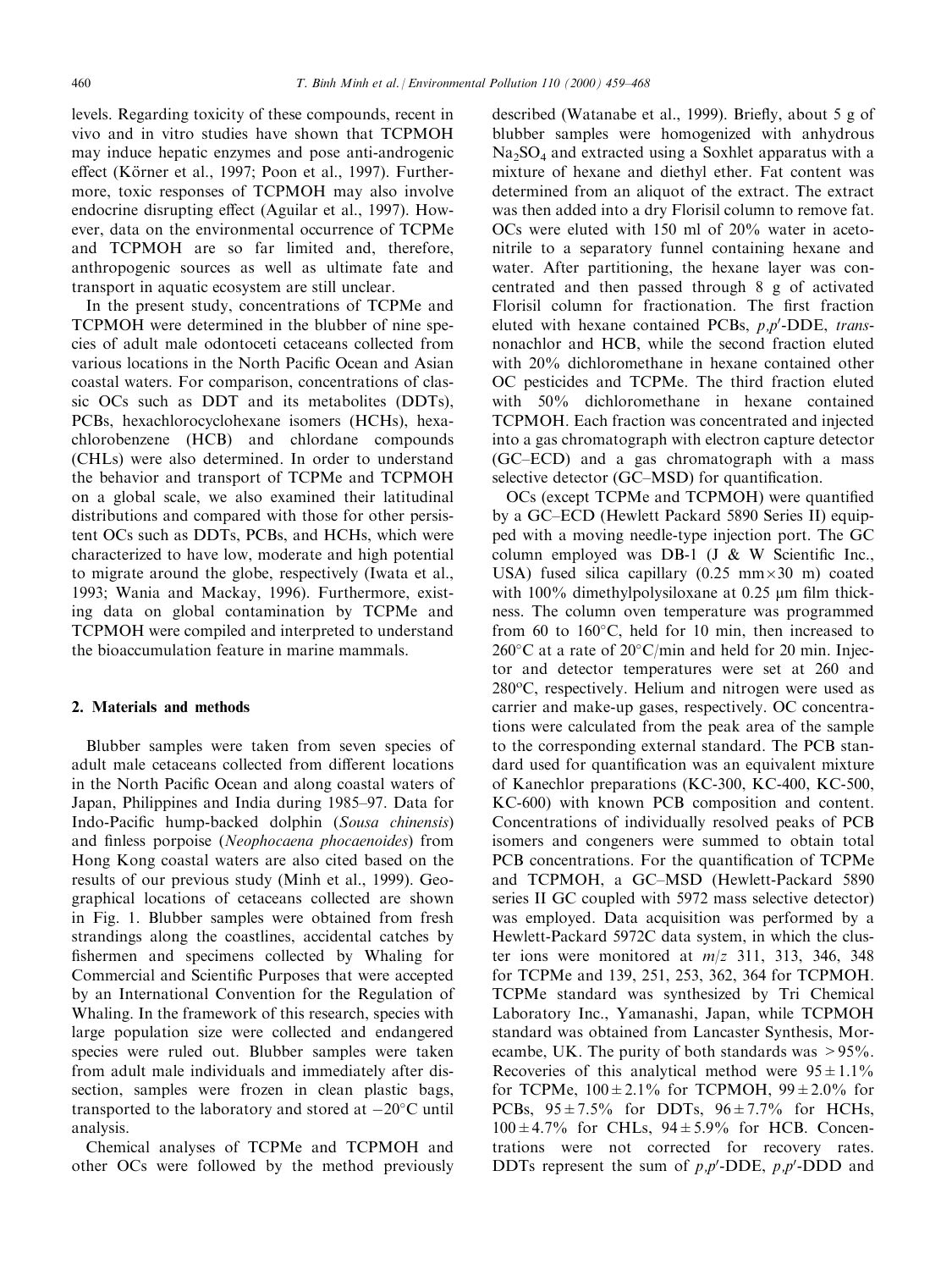

Fig. 1. Map showing geographical sampling locations of cetaceans from the North Pacific and Asian coastal waters. Values in parentheses indicate number of samples analyzed.

 $p, p'$ -DDT, while CHLs include *cis*-chlordane, *trans*chlordane, cis-nonachlor, trans-nonachlor and oxychlordane. HCHs include  $\alpha$ -,  $\beta$ -, and  $\gamma$ -isomers.

# 3. Results and discussion

# 3.1. Residue levels

Concentrations of TCPMe, TCPMOH and other OCs in the blubber of cetaceans collected from the North Pacific and Asian coastal waters are given in Table 1. In general, residue pattern was in the order of  $DDTs \geq 1$ PCBs>CHLs>HCHs>HCB>TCPMOH>TCPMe. Elevated concentrations of PCBs and DDTs were found in some species collected from Japanese and Hong Kong coastal waters, indicating serious pollution by persistent OCs in Asian industrialized nations. PCB residue levels in some individuals of Fraser's dolphins collected off Kii Peninsula, Japan, and hump-backed

dolphins from Hong Kong exceed 50  $\mu$ g/g wet wt. in the blubber.

In general, TCPMe and TCPMOH residue levels were the lowest among OCs analysed. This can be explained by the origin of these compounds, which has been, so far, considered to be impurities of technical pesticide preparations such as DDT (Buser, 1995) and dicofol (de Boer, 1997) as well as synthetic high polymer and dye products (Jarman et al., 1992). However, TCPMe and TCPMOH were detected in most of the samples analysed, ranging from 0.5-470 ng/g to  $\lt 0.1-440$  ng/g on a wet weight basis, respectively, which may indicate widespread contamination by these compounds in the marine ecosystem. A previous investigation also reported global occurrence of TCPMOH in various marine mammals and sea birds from Canadian Arctic, North America, Australia and Antarctica (Jarman et al., 1992). Among the cetaceans analyzed, northern right whale dolphins collected from the North Pacific Ocean contained the highest concentration of TCPMe and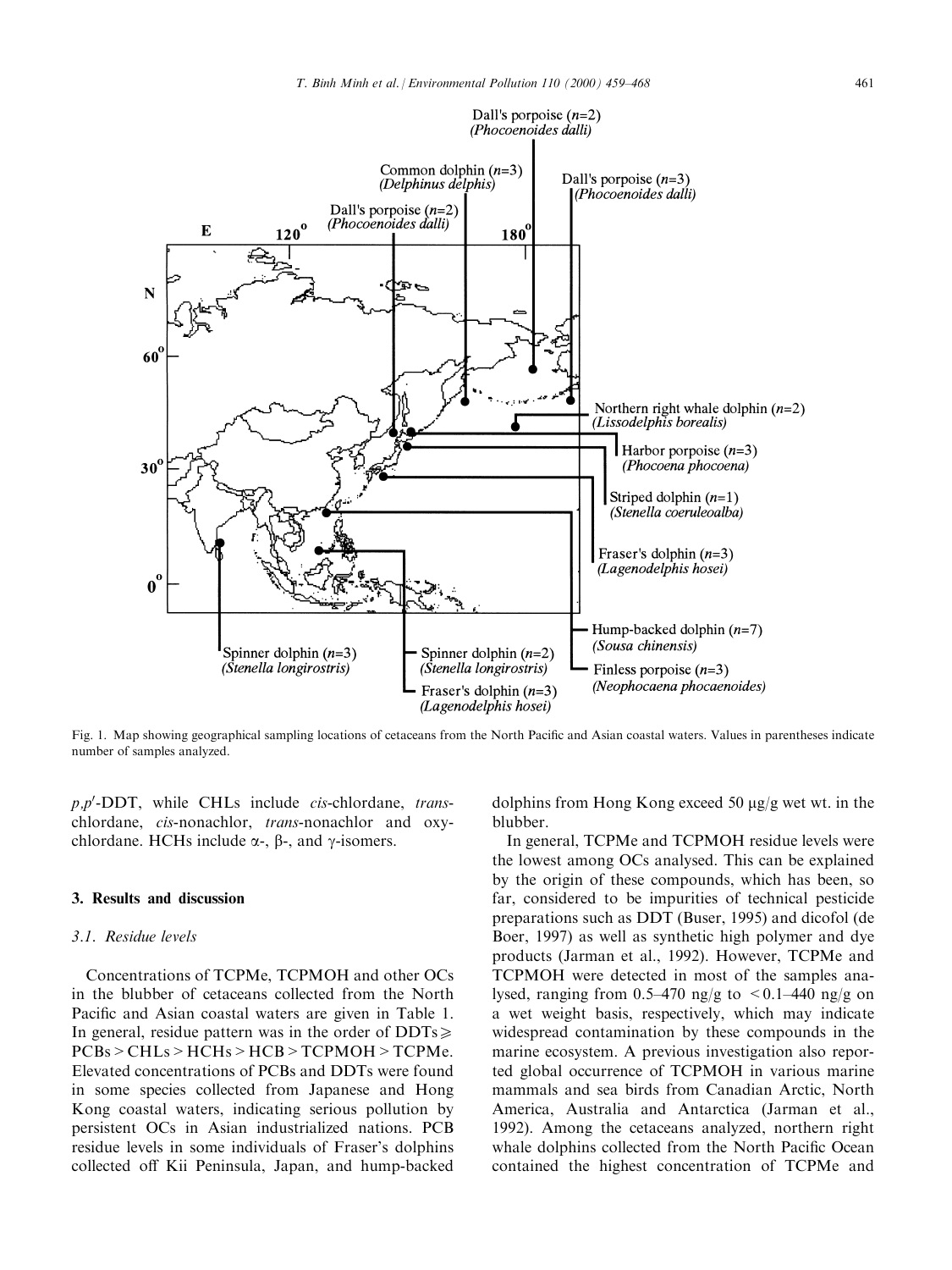| Location                                              | Species                                                                                                                                                      | Collection<br>year | Lipid<br>$\overline{\phantom{a}}$ | content $(^{0\hspace{-0.1mm}\prime\hspace{-0.2mm}(_0)}$                                                                                 | <b>TCPMe</b><br>(ng/gn)                                                         | TCPMOH<br>(ng/gn)                                                          | <b>DDTs</b><br>$(\frac{18}{8})$                                                                    | $\frac{1}{3}$<br>PCBs                                                                           | <b>HCH<sub>s</sub></b><br>$(\mathrm{ng}/\mathrm{g})$                     | $(\mathrm{u}\mathrm{g}/\mathrm{g})$<br>HCB                 | CHLS<br>$(\mathbf{u}\mathbf{g}/\mathbf{g})$        |
|-------------------------------------------------------|--------------------------------------------------------------------------------------------------------------------------------------------------------------|--------------------|-----------------------------------|-----------------------------------------------------------------------------------------------------------------------------------------|---------------------------------------------------------------------------------|----------------------------------------------------------------------------|----------------------------------------------------------------------------------------------------|-------------------------------------------------------------------------------------------------|--------------------------------------------------------------------------|------------------------------------------------------------|----------------------------------------------------|
| Bering Sea                                            | Dall's porpoise (Phocoenoides dalli)                                                                                                                         | 1985               |                                   | 87                                                                                                                                      | 4.3                                                                             | $\frac{1}{6}$                                                              |                                                                                                    | $\overline{13}$                                                                                 | 780                                                                      | 620                                                        | 3000                                               |
|                                                       |                                                                                                                                                              |                    |                                   | $(84 - 89)$                                                                                                                             |                                                                                 |                                                                            | $(5.5$<br>$(5.4-7.5)$<br>$(6.7$<br>$(6.2-7.1)$<br>$(6.9-9.0)$<br>$9.6$<br>$(2.5-21)$<br>$(2.5-21)$ |                                                                                                 |                                                                          | $(560 - 680)$                                              | $(2200 - 3800)$                                    |
| Northeastern North Pacific Dall's porpoise (P. dalli) |                                                                                                                                                              | 1987               |                                   |                                                                                                                                         | $(1.3-7.2)$<br>4.1<br>$(2.1-7.0)$<br>25                                         | (3.0–28)<br>$14$<br>(1.1–25)<br>$14$<br>(3.0–30)<br>(35–130)<br>$(35-130)$ |                                                                                                    | $\frac{11-14}{19}$                                                                              | $(650 - 910)$<br>900                                                     | 380                                                        | 2700                                               |
|                                                       |                                                                                                                                                              |                    |                                   |                                                                                                                                         |                                                                                 |                                                                            |                                                                                                    |                                                                                                 | $(0011 - 067)$                                                           | $(350 - 420)$                                              | $(2500 - 3100)$                                    |
|                                                       | Northwestern North Pacific Common dolphin (Delphinus delphis)                                                                                                | 1987               |                                   | $\begin{array}{l} 87 \\ 85-88) \\ 67 \\ (64-68) \\ (70-90) \\ (86-89) \\ (86-89) \\ (86-89) \\ (82-85) \\ 84 \\ (82-85) \\ \end{array}$ |                                                                                 |                                                                            |                                                                                                    | $(16-21)$<br>$22$<br>$(19-26)$<br>$7,9$<br>$(4.1-12)$<br>$29$<br>$(19-34)$<br>$30$<br>$(30-30)$ | 150                                                                      | 140                                                        | 1400                                               |
|                                                       |                                                                                                                                                              |                    |                                   |                                                                                                                                         |                                                                                 |                                                                            |                                                                                                    |                                                                                                 | $(25 - 430)$                                                             | $(97 - 170)$                                               | $(1300 - 1600)$                                    |
| Hokkaido, Japan                                       | pena<br>Harbor porpoise (Phocoena phoco                                                                                                                      | 1993               |                                   |                                                                                                                                         |                                                                                 |                                                                            |                                                                                                    |                                                                                                 | $\begin{array}{c} 1300 \\ (420-3100) \\ 2200 \\ (1900-2400) \end{array}$ | 370                                                        | 1200                                               |
|                                                       |                                                                                                                                                              |                    |                                   |                                                                                                                                         |                                                                                 |                                                                            |                                                                                                    |                                                                                                 |                                                                          | $(150 - 490)$                                              | $(570 - 1700)$                                     |
| Japan Sea                                             | Dall's porpoise (P. dalli)                                                                                                                                   | 1989               |                                   |                                                                                                                                         |                                                                                 |                                                                            |                                                                                                    |                                                                                                 |                                                                          | 580                                                        | 3300                                               |
|                                                       |                                                                                                                                                              |                    |                                   |                                                                                                                                         |                                                                                 |                                                                            |                                                                                                    |                                                                                                 |                                                                          | $(460 - 740)$                                              | $(2800 - 4000)$                                    |
| Northern North Pacific                                | Northern right whale dolphin (Lissodelphis borealis) 1991                                                                                                    |                    |                                   |                                                                                                                                         |                                                                                 | 300                                                                        |                                                                                                    |                                                                                                 |                                                                          |                                                            | 3100                                               |
|                                                       |                                                                                                                                                              |                    |                                   |                                                                                                                                         | $(6.0-63)$<br>$(0.5-3.9)$<br>$(3.5-5.4)$<br>$(3.5-5.4)$<br>$(180-470)$<br>$5.8$ | $(150 - 440)$                                                              | $\begin{array}{c} (13\text{--}23) \\ 32 \\ (30\text{--}33) \\ 17 \end{array}$                      |                                                                                                 | $(490-690)$                                                              | $210$<br>(150–260)                                         | $(2300 - 3800)$                                    |
| Off Sanriku, Japan                                    | alba)<br>Striped dolphin (Stenella coeruleo                                                                                                                  | 1992               |                                   |                                                                                                                                         |                                                                                 | $\overline{28}$                                                            |                                                                                                    |                                                                                                 | 310                                                                      | 120                                                        | 2900                                               |
| Off Kii Peninsula, Japan                              | Fraser's dolphin (Lagenodelphis hosei)                                                                                                                       | 1991               |                                   |                                                                                                                                         |                                                                                 | 34                                                                         |                                                                                                    |                                                                                                 |                                                                          |                                                            |                                                    |
|                                                       |                                                                                                                                                              |                    |                                   | $(61-78)$                                                                                                                               | $39$<br>(13-82)                                                                 |                                                                            |                                                                                                    |                                                                                                 |                                                                          |                                                            | $3000$<br>(2100–3400)                              |
| Hong Kong                                             | Hump-backed dolphin (Sousa chinensis)                                                                                                                        | 1993-97            |                                   |                                                                                                                                         |                                                                                 | $(15-51)$<br>$180$<br>$(66-270)$<br>$150$                                  | $(20-32)$<br>$56$<br>$(31-80)$<br>$74$                                                             | $(45-57) \n 31 \n (13-50) \n 20$                                                                | $\begin{array}{c}\n 140 \\  (110-160) \\  1100 \\  100\n \end{array}$    | 120<br>(110-130)<br>88<br>(13-240)<br>74<br>(26-110)<br>42 |                                                    |
|                                                       |                                                                                                                                                              |                    |                                   | $\frac{46}{(31-76)}$                                                                                                                    | 100<br>(43–240)<br>120<br>120<br>27–37<br>32<br>(27–37)<br>21                   |                                                                            |                                                                                                    |                                                                                                 |                                                                          |                                                            | 430<br>$(260-580)$<br>$310$<br>$(94-720)$<br>$360$ |
| Hong Kong                                             | Finless porpoise (Neophocaena phocaenoides)                                                                                                                  | 1993–97            |                                   | $\mathcal{Z}$                                                                                                                           |                                                                                 |                                                                            |                                                                                                    |                                                                                                 | 40                                                                       |                                                            |                                                    |
|                                                       |                                                                                                                                                              |                    |                                   | $(29-87)$<br>$66$<br>$(63-68)$                                                                                                          |                                                                                 | $(35 - 300)$                                                               | $(26-160)$<br>$4.9$<br>$(4.4-5.4)$<br>$7.1$<br>$(5.4-9.1)$<br>$18$                                 | $(5.9-48)$<br>2.5<br>$(2.4-2.6)$<br>4.1                                                         | $(54 - 1100)$                                                            |                                                            |                                                    |
| Mindanao Sea, Philippines                             | Spinner dolphin (Stenella longirostris)                                                                                                                      | 1996               |                                   |                                                                                                                                         |                                                                                 | 34                                                                         |                                                                                                    |                                                                                                 | 48                                                                       |                                                            |                                                    |
|                                                       |                                                                                                                                                              |                    |                                   |                                                                                                                                         |                                                                                 | $(30 - 38)$                                                                |                                                                                                    |                                                                                                 | $(48 - 48)$                                                              | $(35 - 48)$                                                | $(250 - 460)$                                      |
| Mindanao Sea, Philippines                             | Fraser's dolphin (L. hosei)                                                                                                                                  | 1996               |                                   |                                                                                                                                         |                                                                                 | $\overline{19}$                                                            |                                                                                                    |                                                                                                 | 47                                                                       |                                                            | 330                                                |
|                                                       |                                                                                                                                                              |                    |                                   | $(64-67)$<br>$66$                                                                                                                       | $(19 - 44)$                                                                     | $(3.0 - 31)$                                                               |                                                                                                    | $(3.8 - 8.6)$<br>2.2                                                                            | $(32 - 67)$                                                              | $36$<br>(32–39)<br>15                                      | $(300-390)$<br>96                                  |
| Bay of Bengal, India                                  | Spinner dolphin (S. longirostris)                                                                                                                            | 1990               |                                   |                                                                                                                                         | $\overline{31}$                                                                 | 36                                                                         |                                                                                                    |                                                                                                 | 120                                                                      |                                                            |                                                    |
|                                                       |                                                                                                                                                              |                    |                                   | $(53 - 73)$                                                                                                                             | $(8.7 - 63)$                                                                    | $(10 - 58)$                                                                | $(12 - 27)$                                                                                        | $(1.6 - 3.0)$                                                                                   | $(56 - 220)$                                                             | $(7.1 - 23)$                                               | $(71 - 130)$                                       |
|                                                       | <sup>a</sup> Data on hump-backed dolphins and finless porpoises from Hong Kong were cited from Minh et al. (1999). Values in parentheses indicate the range. |                    |                                   |                                                                                                                                         |                                                                                 |                                                                            |                                                                                                    |                                                                                                 |                                                                          |                                                            |                                                    |

Mean and range concentrations (wet wt.) of TCPMe, TCPMOH and other OCs in cetaceans from the North Pacific and Asian coastal waters<sup>a</sup> and Asi North Pacific  $\ddot{ }$  $\cdot$ :  $\tilde{C}$  $\tau$ **TOMOT**  $\lambda$ f TCPM<sub>a</sub> Table 1<br>Mean ano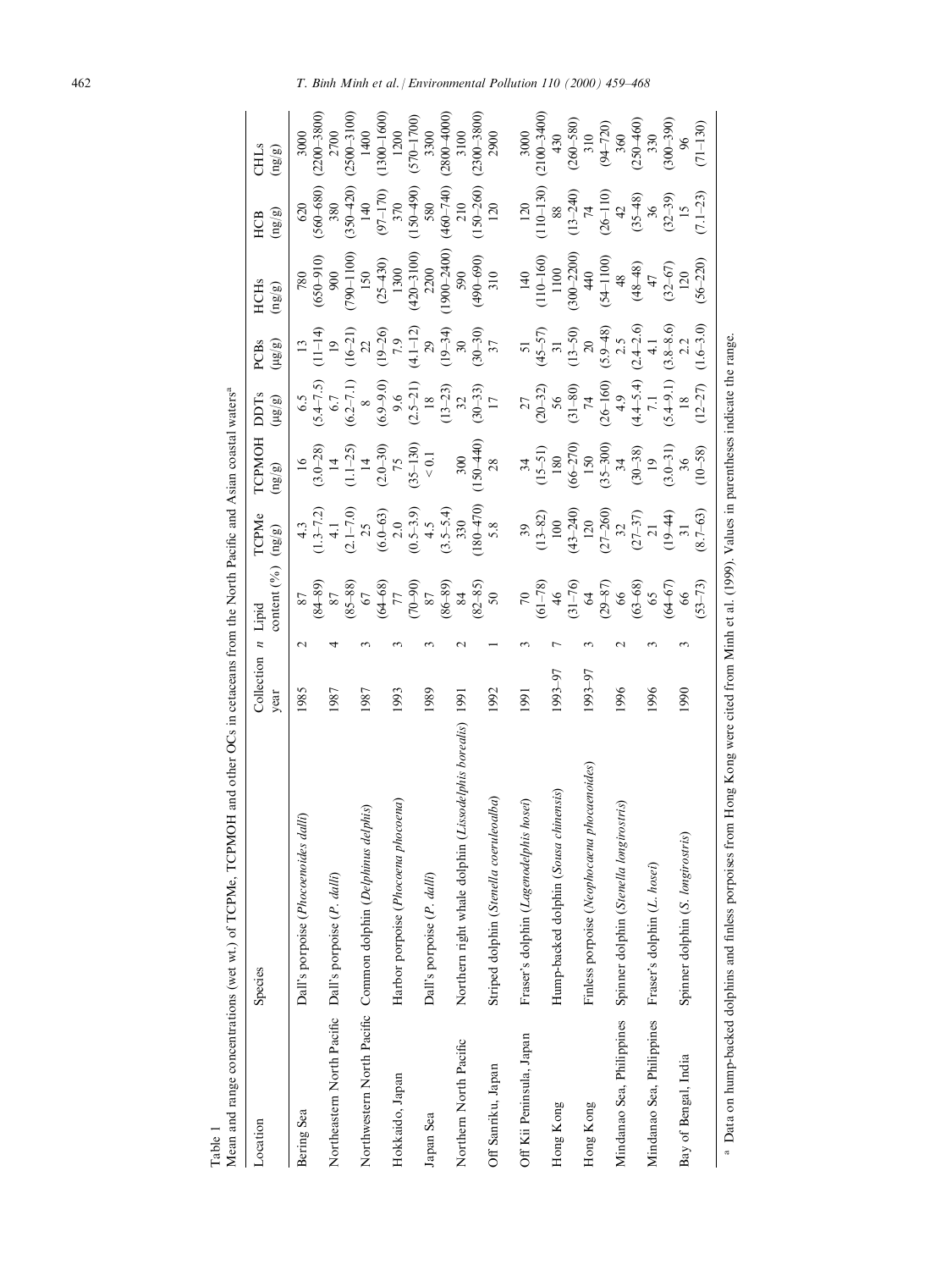TCPMOH (Table 1). This species mainly inhabits deep off-shore waters. The distribution area of this species is quite large, extending from the Kamchatka in the western North Pacific to Japan and also from British Columbia in the eastern North Pacific to California coasts (Carwardine, 1995). Elevated concentrations of TCPMe and TCPMOH as well as other OCs in this species may be attributable to exposures in some heavily polluted areas such as California coastal waters. Actually, elevated TCPMOH residues were reported in peregrine falcon eggs from British Columbia and California (Jarman et al., 1992). Furthermore, a high level of this compound was also detected in the milk of California sea lion (Jarman et al., 1992) as well as in livers of sea otters (Bacon et al., 1999) collected along California coasts. Similar to other OCs, relatively high accumulation of TCPMe and TCPMOH was found in cetaceans from Hong Kong.

Comparing residue levels found in this study to those reported from other parts of the world, contamination by TCPMe and TCPMOH were recorded to a lesser extent. As shown in Fig. 2, concentrations of TCPMe in cetaceans from the North Pacific and Asian coastal waters were lower than those reported in beluga whales from the St. Lawrence River, Canada (Muir et al., 1996a, b), comparable to higher than those in harbor porpoises from the Baltic south coast (Falandysz et al., 1999). For TCPMOH, elevated concentrations were observed in killer whales from the Pacific coast of Japan, similar to those reported for cetaceans from the Wadden Sea and Dutch coastal waters (de Boer et al., 1996). TCPMOH residues in cetaceans from the coastal waters of the Philippines, India, Hong Kong, the North Pacific and the Bering Sea were comparable to those observed in beluga whales from the St. Lawrence River,

Canada, but greater than those in harbor porpoises from the Baltic Sea (Falandysz et al., 1999), whitebeaked dolphin and common dolphin from the Dutch Wadden Sea (de Boer et al., 1996). Nevertheless, the levels are still significantly lower than those in harbor porpoise and whitebeaked dolphin from the North Sea (de Boer et al., 1996). Moreover, lipid-normalized concentrations of TCPMe and TCPMOH in the blubber of cetaceans analyzed in this study were apparently lower than those reported in the liver of small cetaceans stranded along coastal Florida, USA (Watanabe et al., 2000). Relatively high residues of TCPMOH were also reported in the liver of polar bears from Churchill, Canada (Jarman et al., 1992). In general, residue levels of TCPMe and TCPMOH in cetaceans from temperate and cold waters were higher than those in cetaceans from tropical regions. Variations in concentrations might be attributable to the differences in sampling time, age, sex, trophic level and metabolic capacity among marine mammals examined. In addition, greater residue levels of TCPMe and TCPMOH were found in highly industrialized areas such as North Sea, St. Lawrence River, Canada and Hong Kong coastal waters, indicating that industrial and human activities may influence the extent of environmental contamination by these compounds.

#### 3.2. Transport and behavior in global terms

In order to understand the transport and behavior of TCPMe and TCPMOH on a global scale, latitudinal distributions of these compounds detected in cetaceans were examined in comparison with other persistent organochlorines (Fig. 3). It is clear that the distribution pattern of TCPMe and TCPMOH is quite different from that of HCHs, which showed higher residue levels



Fig. 2. Comparison of TCPMe and TCPMOH residue levels in cetaceans collected from various regions. Data from St. Lawrence River, Canada, were cited from Muir et al. (1996a, b); Baltic south coast from Falandysz et al. (1999); North Sea and Dutch Wadden Sea from de Boer et al. (1996); Japanese coast from the present study and Watanabe et al. (1999); Philippines, India, Hong Kong coast, North Pacific and Bering Sea from the present study.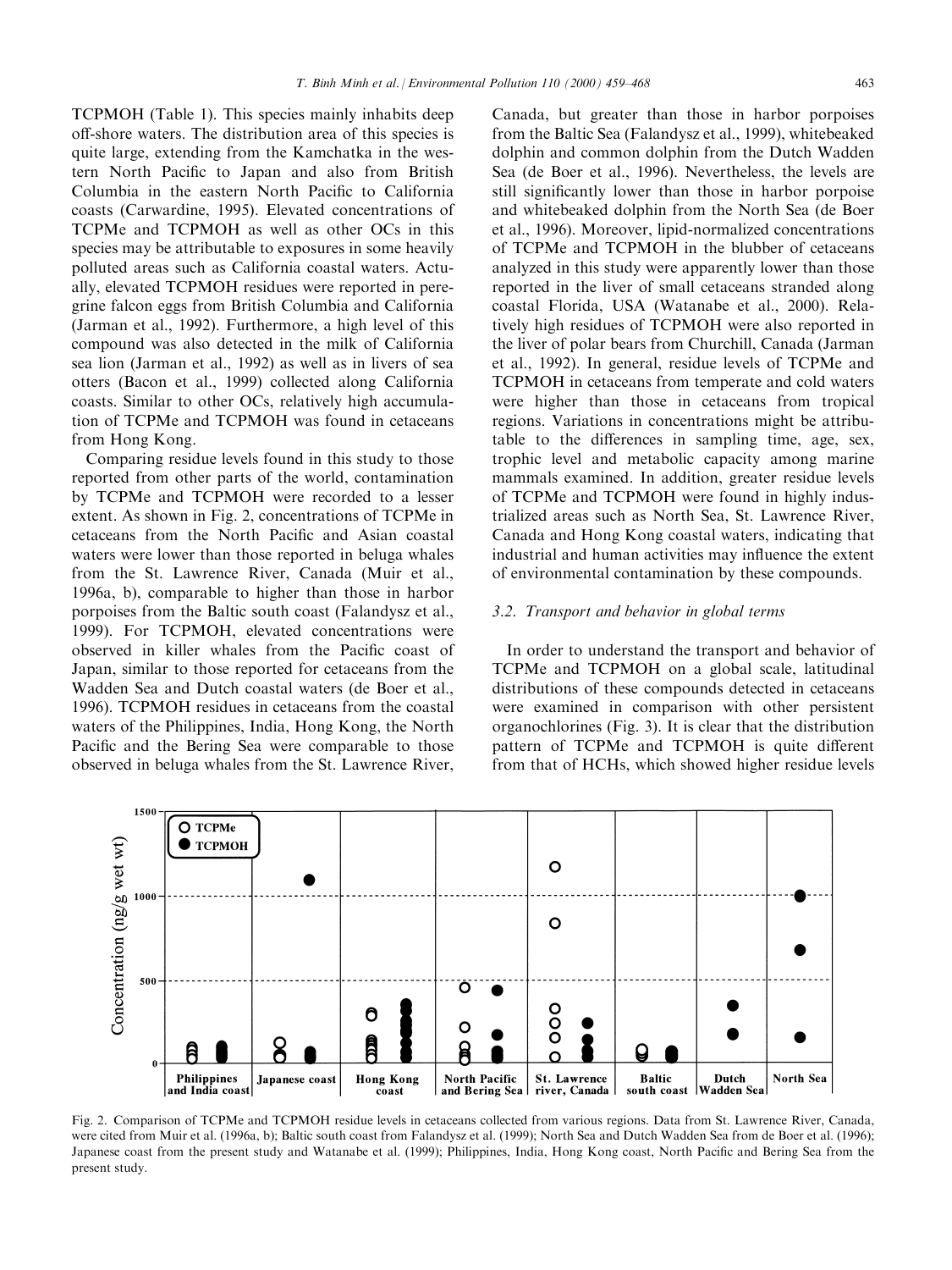

Fig. 3. Latitudinal distributions of TCPMe, TCPMOH and other persistent OCs in cetaceans from the North Pacific (NP) and Asian coastal waters.

in high-latitude regions, such as the Bering Sea and northeastern North Pacific. When compared with PCBs, different residue patterns were also observed, wherein residue levels in tropical cetacean species (Phillipines, India) were relatively higher for TCPMe and TCPMOH than PCBs. Interestingly, distribution pattern of TCPMe and TCPMOH is similar to that of DDTs, which showed an increasing trend in the mid-latitude region and decreasing trend towards the tropical region as in the Philippines and in India. The highest concentrations of TCPMe, TCPMOH and DDTs were found in northern right whale dolphins from the northern North Pacific and hump-backed dolphins and finless porpoises from Hong Kong, while the lowest concentrations were observed in colder regions. Our previous study on marine mammals from Russia and Japan indicated that the bioaccumulation potential of TCPMe and TCPMOH is comparable to DDTs (Watanabe et al., 1999). A recent investigation has also suggested high biomagnification of TCPMe and TCPMOH in marine food chain, even to a greater extent than DDTs (Falandysz et al., 1999). Similar bioaccumulation potential of TCPMe and TCPMOH to DDTs might be explicable from their distribution. However, it is noted that the differences in OC residues between individual cetaceans, which may influence the distribution, cannot be ruled out.

The atmospheric transport processes of semivolatile organic compounds are mainly influenced by their physico-chemical properties, particularly Henry's Law constant (HLC) (Iwata et al., 1993). DDT compounds, with low HLCs (low mobility), tend to remain in the vicinities of the pollution sources. On the other hand, HCH isomers, with high vapor pressures, tend to be transported to long distances, primarily towards the polar regions. PCBs are considered to have moderate mobility as compared with DDT compounds and HCH isomers. Considering these properties, results of the present study suggest that similar to DDT, TCPMe and TCPMOH may have less mobility to migrate through long-range atmospheric transport.

## 3.3. Bioaccumulation feature in marine mammals

Existing data on the occurrence of TCPMOH in different kinds of biological samples facilitate further understanding about the bioaccumulation feature of this compound. TCPMe residues were scarcely reported since its analytical standard was synthesized only recently (de Boer et al., 1996). Data available for fish, seals, polar bears, cetaceans and birds collected from various locations in the world clearly indicated that TCPMOH has a strong biomagnification potential along the aquatic food chain (Fig. 4). Results on Caspian seals from Russia and larga seals from northwestern Japan suggested comparable biomagnification factors (BMFs) of TCPMe ( $log$ BMF = 2.3), TCPMOH  $(logBMF=2.4)$  and DDTs (log BMF = 2.4) (Watanabe et al., 1999). TCPMe and TCPMOH residues in southern Baltic Sea food web indicated a high bioaccumulation potential (Falandysz et al., 1999). The above findings suggest the highly bioaccumulative nature of these two compounds. High biomagnification potential of TCPMe was also suggested in a recent investigation on physico-chemical property and dietary bioaccumulation relationships (Fisk et al., 1998). TCPMe and TCPMOH were hydrophobic OCs with high values of octanol–water partition coefficients  $(K_{\text{ow}})$ . The log $K_{\text{ow}}$ of TCPMe was estimated to be 7.6, comparable to nonachlorobiphenyls ( $log K_{ow} \approx 7.5$ ) (Mackay et al., 1992) but higher than  $p, p'$ -DDT (log $K_{ow} = 6.36$ ) (Schwarzenbach et al., 1993). TCPMOH ( $log K_{ow} = 5.0$ ) was considered to be less hydrophobic than TCPMe (Fisk et al., 1998). Data from field studies generally agreed with those observed in laboratory experiments, indicating the highly hydrophobic and bioaccumulative nature of TCPMe and TCPMOH.

In order to evaluate the capacity of marine mammals to metabolize TCPMe and TCPMOH, data on seals and cetaceans collected from different locations were compiled. As shown in Fig. 5, relative concentrations of TCPMe/TCPMOH in cetaceans were significantly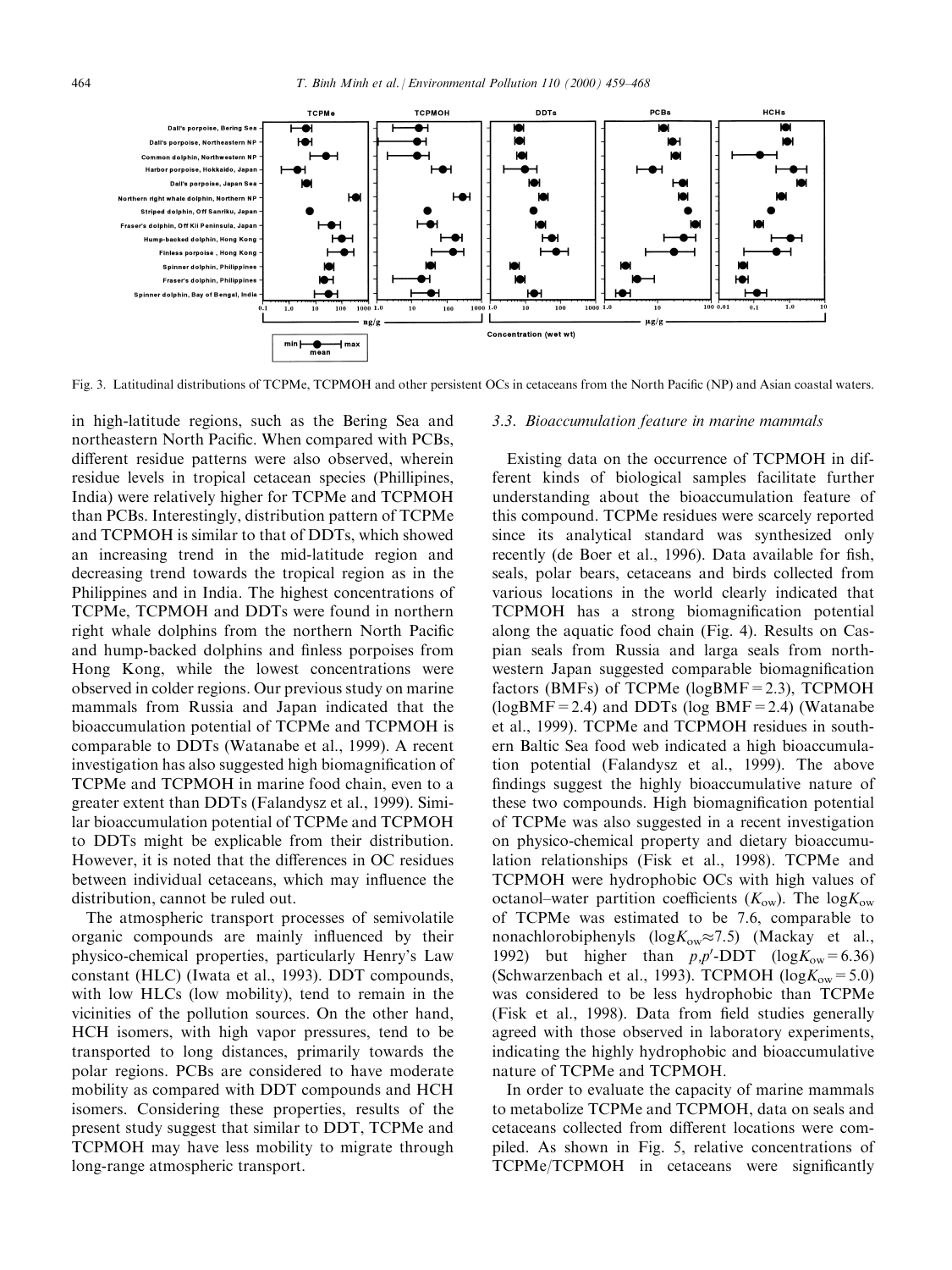

Fig. 4. Comparison of TCPMOH residue levels in biological samples from various locations. Data were cited from: (1) Falandysz et al. (1998); (2) Watanabe et al. (1999); (3) de Boer et al. (1996); (4) Rahman et al. (1993); (5) Zook et al. (1992); (6) Jarman et al. (1992); (7) Muir et al. (1996a); (\*) present study.



Fig. 5. Comparison of concentration ratios TCPMe/TCPMOH in different biological samples from various locations. Data were cited from: (1) de Boer et al. (1996); (2) Falandysz et al. (1999); (3) Falandysz et al. (1998); (4) Rahman et al. (1993); (5) Watanabe et al. (1999); (6) Minh et al. (1999); (7) Muir et al. (1996a); (\*) present study.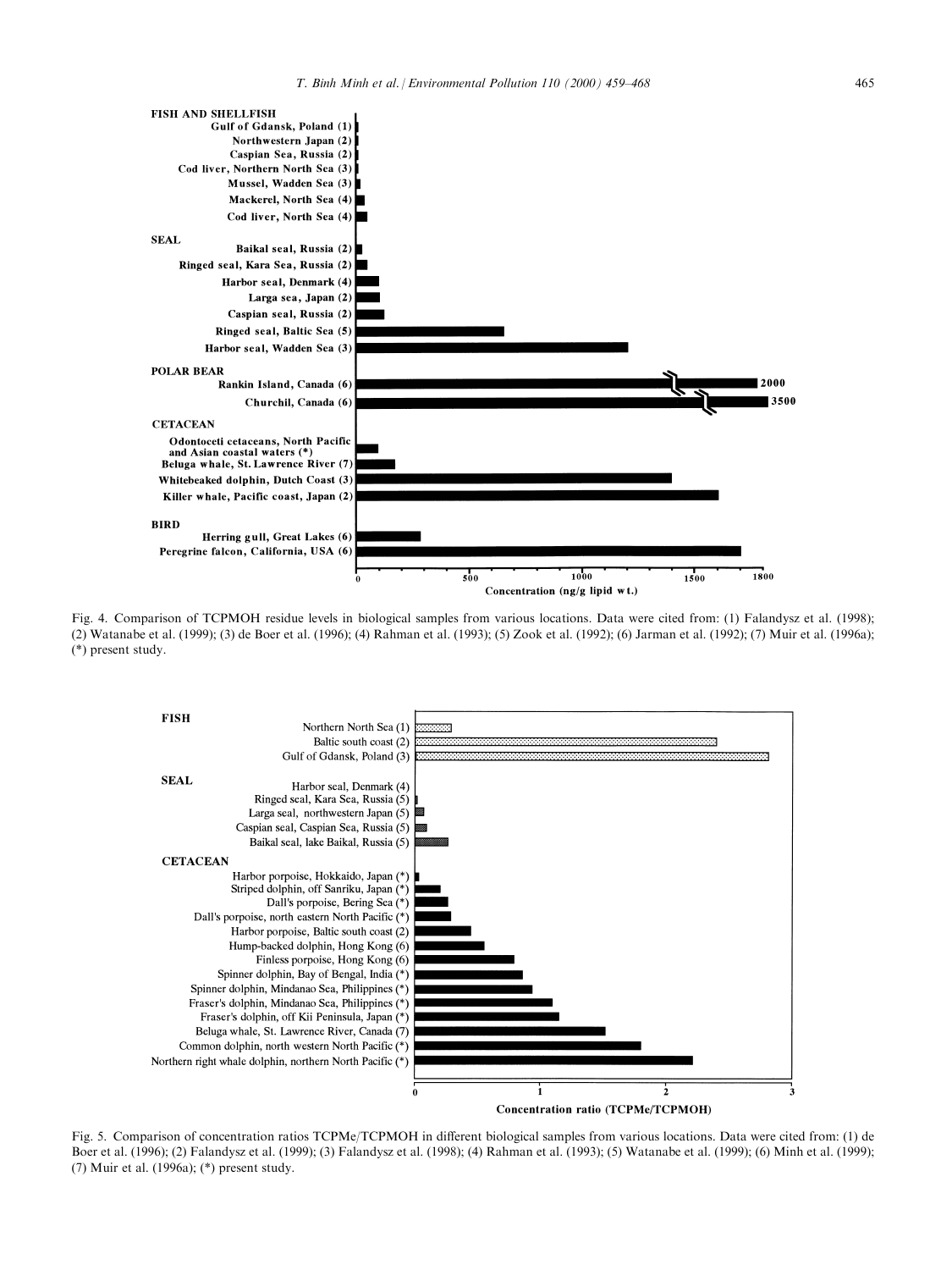higher than those observed in seals. This fact may suggest the differences in metabolic capacity to TCPMe and TCPMOH in cetaceans and in pinnipeds. It is well known that cetaceans have lower ability to metabolize persistent OCs compared with other mammals due to the specific mode of cytochrome P-450 enzyme system (Tanabe et al., 1994). In the case of TCPMe and TCPMOH, considerably higher residue levels in cetaceans than in seals may also suggest lower capacity to degrade these two compounds in cetaceans. In addition, local source of pollution may also be a reason for the variations in concentration ratio. However, existing data so far demonstrated that, in general, concentration ratios of TCPMe to TCPMOH in cetaceans were apparently greater than in seals, even in some polluted areas such as lake Baikal and Caspian Sea (Fig. 5). Considering these observations, it can be suggested that the differences in metabolic capacity among different marine mammals play an important role in the accumulation feature and kinetics of TCPMe and TCPMOH in their bodies.

#### 3.4. Pollution sources

Information regarding the sources of TCPMe and TCPMOH is rather limited. An experimental investigation conducted by Buser (1995) provided a link between environmental existence of TCPMe and DDT. The author detected trace levels of TCPMe in two technical DDT preparations. When these levels in technical DDT were compared with those in different kinds

of biological samples, it was noted that concentration ratios of TCPMe/DDTs in environmental samples were apparently higher (Fig. 6). Moreover, considering the similar bioaccumulation potential of TCPMe/ TCPMOH and DDTs as discussed above, and the different concentration ratios of TCPMe/DDTs in technical DDT and environmental samples, it is believed that technical DDT may not be the only source of TCPMe. However, the present results suggest higher enrichment rate of TCPMe than DDTs in food chain. Since  $K_{ow}$  of TCPMe is greater than that of DDT as mentioned earlier, TCPMe could be more persistent for metabolism than DDT and as a result, TCPMe/DDTs ratio in biological samples are expected to be higher than that in technical DDT.

Some evidences for the possible sources of TCPMe and/or TCPMOH from technical DDT were indicated by significant correlations between DDTs and TCPMe/ TCPMOH concentrations found in various biological samples. Concentrations of TCPMOH were reported to be highly correlated with DDT concentrations in harbor seals from Pudget Sound (Walker et al., 1989) and in various marine mammals such as beluga whales, harp seals, northern fur seals, polar bears as well as in eggs of herring gulls (Jarman et al., 1992). In the Baltic coast food web, TCPMe/TCPMOH was correlated with DDTs in flounders, perches, lampreys, but in higher trophic animals such as white-tailed sea eagles and harbor porpoises, only  $p, p'$ -DDE concentrations were found to be highly correlated with TCPMe and/or TCPMOH (Falandysz et al., 1999). Our recent investigation in



Fig. 6. Comparison of concentration ratios TCPMe/DDTs in technical DDT preparations with those in biological samples from various locations. Data were cited from: (1) Buser (1995); (2) Falandysz et al. (1998); (3) Rahman et al. (1993); (4) Watanabe et al. (1999); (5) Muir et al. (1996a); (\*) present study.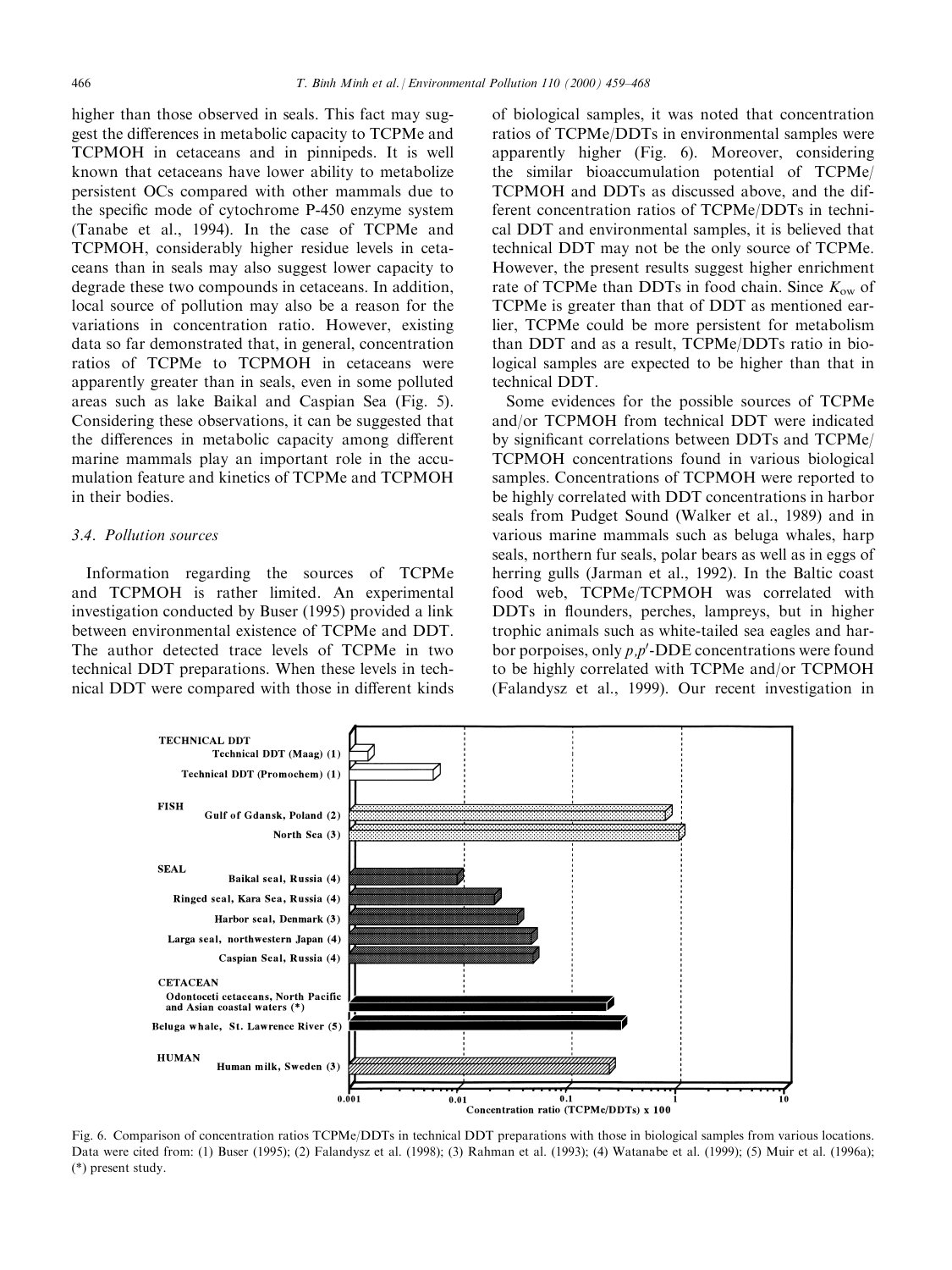Caspian seals has reported a significant relationship of TCPMe and TCPMOH with DDT concentrations (Watanabe et al., 1999). In the present survey on cetaceans from the North Pacific and Asian region, significant correlation was found in hump-backed dolphins and finless porpoises from Hong Kong and various species collected from the North Pacific (Fig. 7). Thus, the existing data on the occurrence of TCPMe and/or TCPMOH suggest that technical DDT is still a known

source for these compounds. Jarman et al. (1992) suggested that TCPMOH may be a starting product for the manufacture of dyes for acrylic fibers and synthetic high polymers. Information on the use of TCPMOH in synthetic high polymers and dyes for acrylic fibers and worldwide contamination by this compound in open ocean marine mammals may support the possible transport of polymers, synthetic dyes and agrochemicals used in the terrestrial environment to oceans.

# Acknowledgements

The authors wish to thank Prof. H. Ogi and K. Shimazaki (Faculty of Fisheries, Hokkaido University, Japan), Prof. T. Kasuya (Faculty of Bioresources, Mie University), Drs. K. Takagi, H. Tanaka (National Research Institute of Far Seas Fisheries, Japan), Dr. M. Amano (Ocean Research Institute, The University of Tokyo, Japan), Ms. P. Suarez (Silliman University, Dumaguete City, Negros Oriental, Philippines) and the staff of the Center of Advanced Study in Marine Biology, Annamalai University, India, for collection of cetacean samples. The collection of cetacean samples



Cetaceans from the North Pacific and Bering Sea



**Cetaceans from Hong Kong coastal waters** 

Fig. 7. Correlation between TCPMe, TCPMOH and DDT concentrations in cetaceans from North Pacific. Bering Sea and Hong Kong coastal waters.